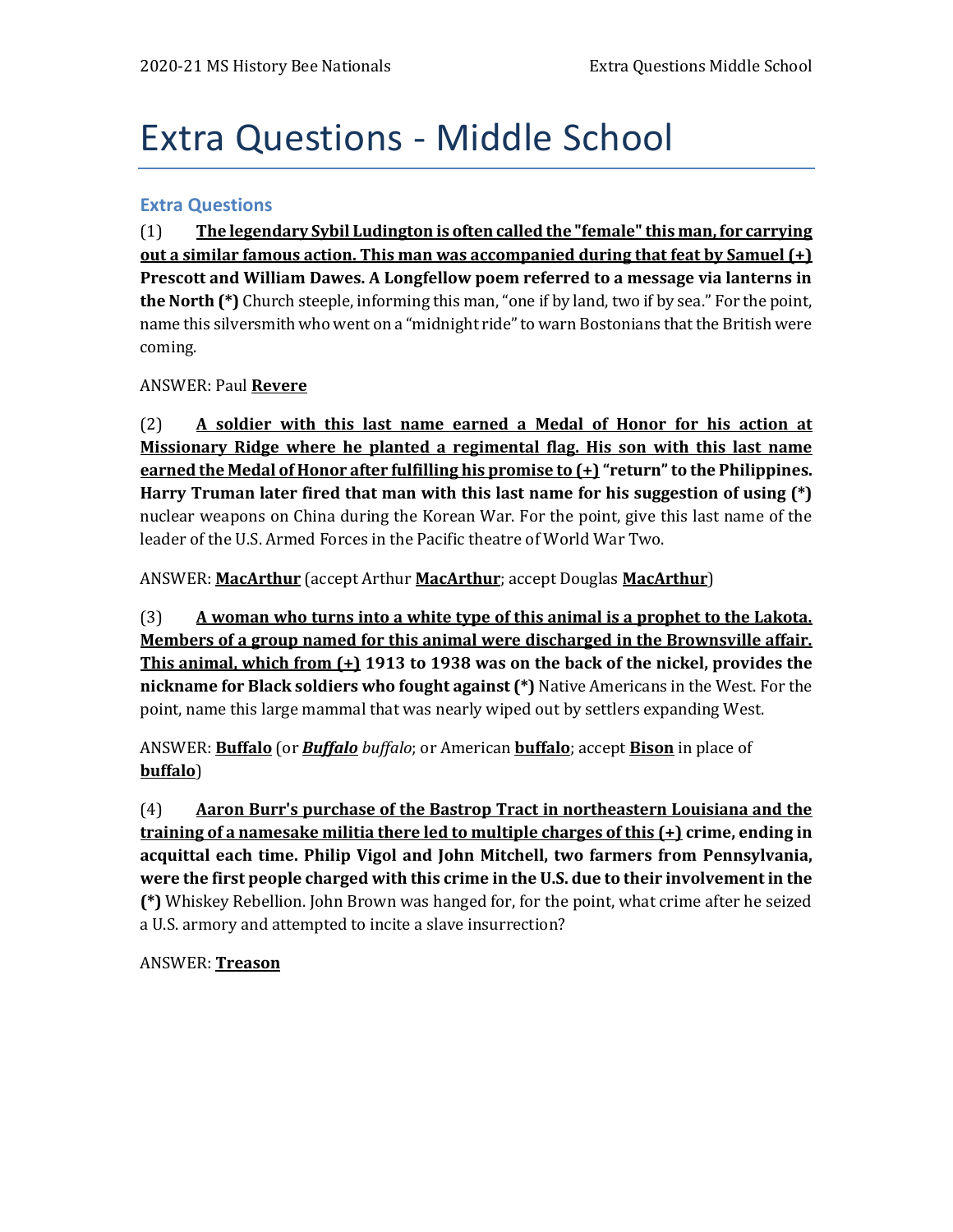(5) **This man's mother was a so-called "Dollar Princess" of the American Randolph family, who hoped to marry into the British aristocracy to raise the family's stature in America. This man, who was a POW during the Second (+) Boer War, crossed the floor to the Liberal Party in the early 20th century after his former party passed the anti-Jewish Aliens Bill. This man rejoined the Conservatives after being made Chancellor of Exchequer in the cabinet of Stanley (\*)** Baldwin. For the point, name this British politician who succeeded Neville Chamberlain as Prime Minister in 1940.

# ANSWER: Winston **Churchill**

(6) **A holder of this position from the Mucia family died while putting down the revolt of Aristonicus of Pergamon. Legendarily, this post was created by King Numa Pompilius and given to his son-in-law Numa Marcius, (+) its first holder. This office, which is likely derived from the word "Bridge-builder," was taken by Augustus Caesar and incorporated (\*)** into the position of emperor. For the point, name this post held by the highest ranking Priest in the Roman Empire.

# ANSWER: **Pontifex Maximus**

(7) **Historiographers have named this republic's 18th century decline the "Periwig Era." This republic's** *Rampjaar***, or "Disaster Year," led to the end of the first Stadtholder period and the seizure of power by the (+) Orangists. In this republic's golden age, a large speculative bubble created (\*)** "Tulip Mania" which ultimately collapsed in Haarlem. For the point, name this European kingdom which colonized South Africa and established New Amsterdam.

ANSWER: The **Netherlands** (or **Nederland**; accept Kingdom of the **Netherlands**; or Koninkrijk der **Nederlanden**; accept **Holland**)

(8) **This event killed the owners of Macy's, Ida and Isidor Straus. "Molly Brown" pushed a rescue mission to return to the site of this event to look for (+) survivors. Many survivors of this event were rescued by the RMS** *Carpathia***. This 1912 disaster was made worse because only twenty (\*)** lifeboats were carried on board the central ship. For the point, name this disaster, where a massive ocean liner hit an iceberg and sank.

ANSWER: **Sinking of the Titanic** (accept any answer indicating the **Titanic** being destroyed/sinking/wrecking/etc)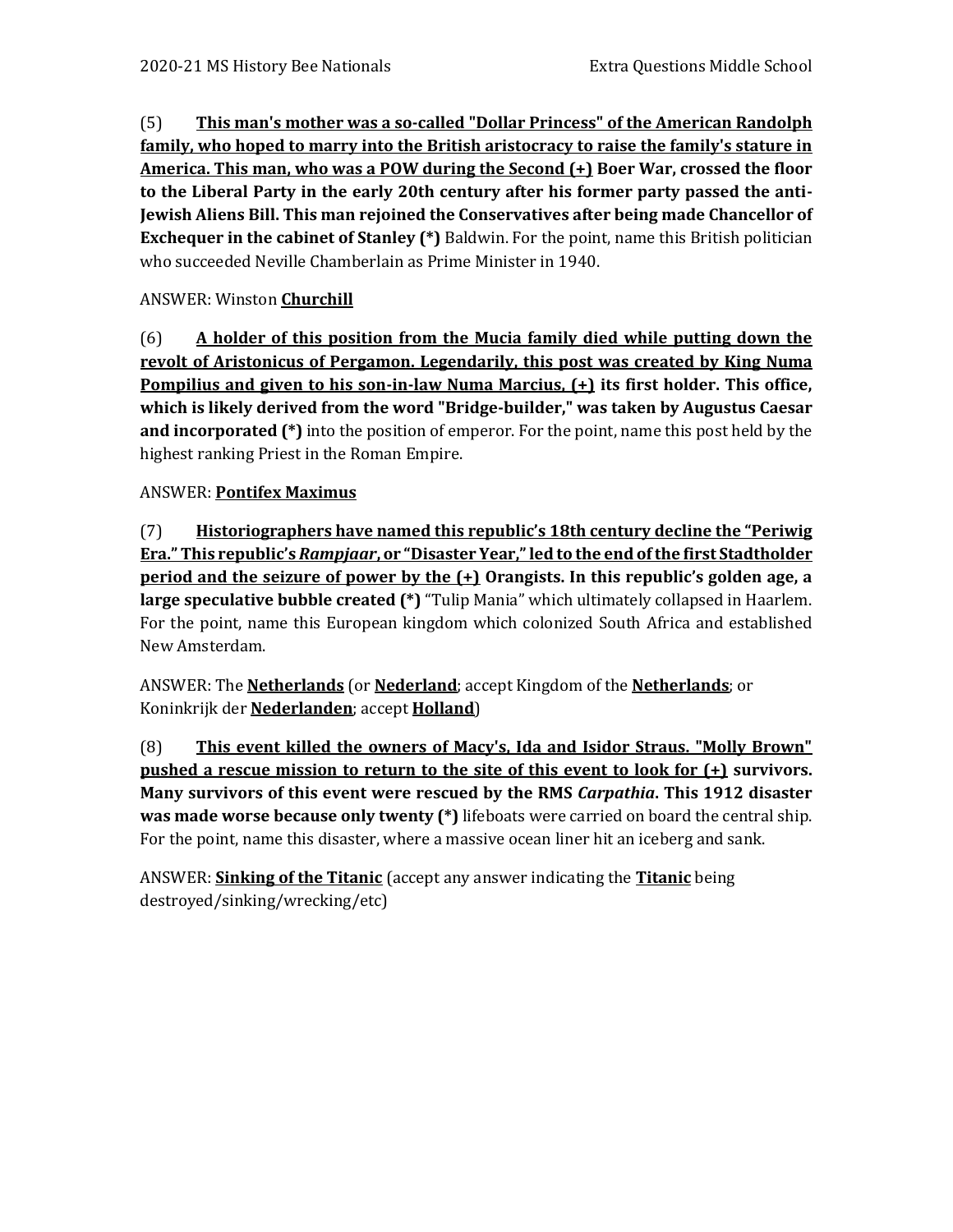(9) **This group conducted a series of bombings in Maiduguri and Jos in 2010, eight years after it was founded by Mohammad Yusuf. Borno and Kano are among the locations that have been attacked by this group (+) that reportedly targeted an "engine" block during an attack on Chibok that resulted in hundreds of girls being abducted. (\*)** For the point, the Abuja bombing was carried out by what Nigeria-based Islamist terrorist organization?

ANSWER: **Boko Haram** (accept **Jamā'at Ahl as-Sunnah lid-Da'wah wa'l-Jihād**; or **Group of the People of Sunnah for Preaching and Jihad**; accept **Wilāyat Garb Ifrīqīyā**; accept **Western Education is Forbidden** or equivalents)

(10) **Samuel Pepys [[PEEPS]] promoted this drink after visiting tobacconist Thomas Garway's shop in Exchange Alley. Monk Yosai brought this good to (+) Japan, later writing "The Treatise of drinking [this product] for Health." The "Divine Farmer" Shennong legendarily discovered this drink after random (\*)** leaves were blown into his basin of boiled water. American Patriots notably threw, for the point, what type of plant used to make a caffeinated beverage into Boston Harbor?

ANSWER: **Tea** (accept **Tea** leaves)

(11) **Due to being a supporter of the Blues, Justinian faced riots instigated by a** *deme* **[[DEE-MAY]] of this color during the Nika Riots. The United States (+) Special Forces known for being counter-insurgency specialists are colloquially known as (\*)** "Berets" of this color. Ralph Nader supposedly played "spoiler" in the election of 2000 while running for a party named for, for the point, what color associated with environmentalism?

ANSWER: **Green** (accept The **Green**s; or **Prasini**; accept **Green** Berets; accept **Green** Party)

(12) **The Seventh Ecumenical Council called by Empress Irene strengthened a heretical sect of this faith known as the (+) iconoclasts. Olga's influence in the court and Islam's ban on drinking alcohol led to Vladimir the Great's conversion to this faith, eventually dominating much of the (\*)** Russian population. The Great Schism of 1054 led to a split between Catholicism and, for the point, what other Christian faith which dominated Eastern Europe?

ANSWER: **Orthodox** Christianity (accept Russian **Orthodox**; accept Greek **Orthodox**; prompt on "Christian" alone)

(13) **This husband of Xanthippe ("zan-THIH-pay") analogized the state as a lazy horse and himself as a gadfly. Quotes attributed to this man include "The unexamined life is not worth living" and the (+) paradox "I know that I know nothing." The** *Apology* **chronicles how this person was sentenced to death by drinking (\*)** hemlock for corrupting the youth of Athens. For the point, name this Ancient Greek philosopher and teacher of Plato.

# ANSWER: **Socrates**